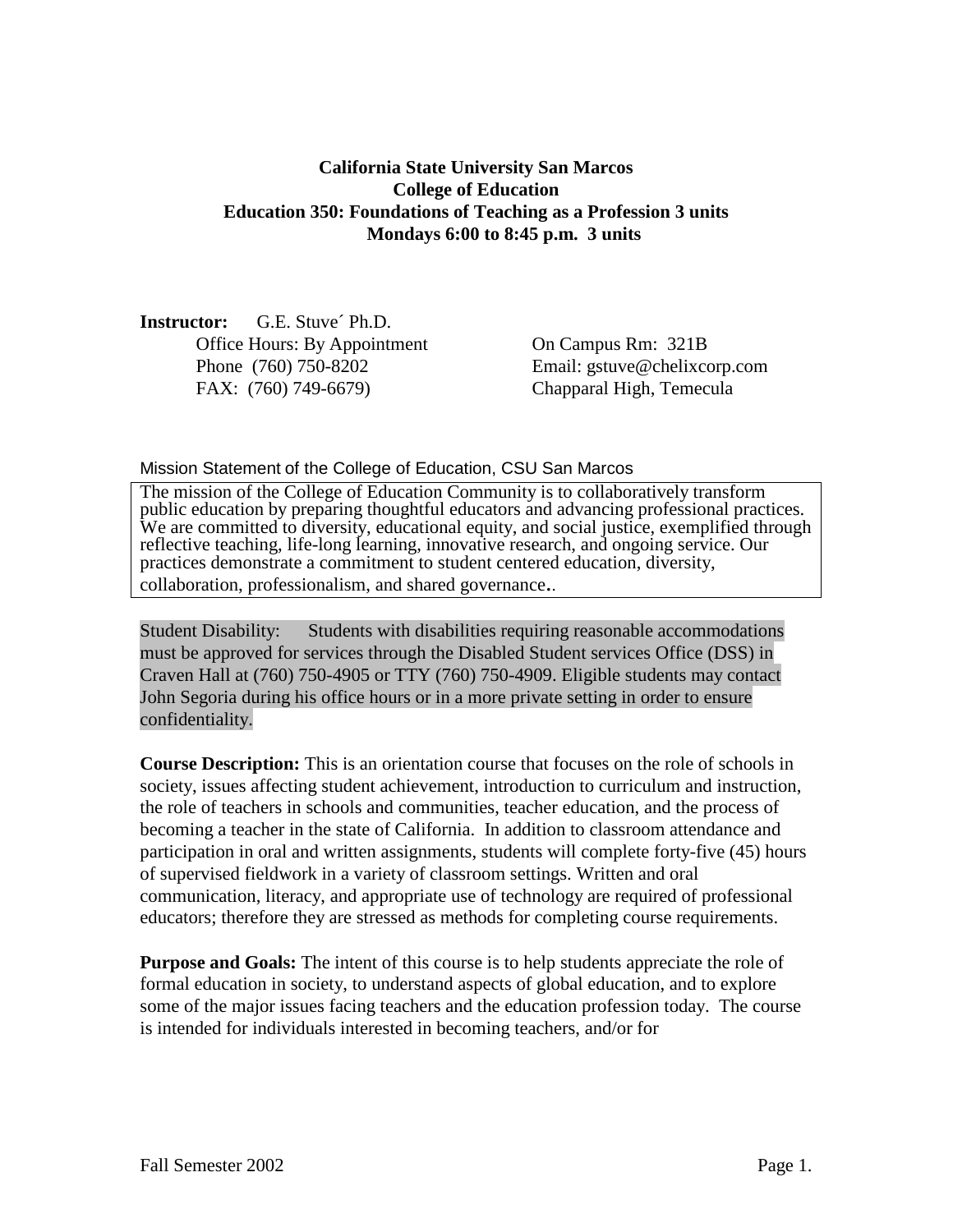those interested in promoting quality education. Upon completion of this course, the student should understand the nature of formalized education in the United States and should be able to assess his/her interest in teaching as a career. Major topics include:

- Understanding the role of schools in society.
- Exploring philosophies and contemporary issues in education.
- Understanding the history, rationale, and legal foundations of inclusive education.
- Understanding the qualifications and credentialing process to teach in California.
- Understanding and appreciating the student as an individual.
- Assessing the roles of teachers in schools and in the education of all children.
- Understanding factors affecting student achievement.
- Understanding critical issues in curriculum and instruction.
- Clarification of motives for choosing teaching as a career.
- Understanding educational reform movements

#### **Required Materials:**

Armstrong D.G. , Henson, H.T. and Savage, T.V. (2001). Teaching Today, Merrill Prentice-hall.

Villa, Richard A. and Thousand, Jacqueline S. (1995). Creating an Inclusinve School. Alexandria, VA: Association for Supervision and Curriculum Development.

Essays distributed by the instructor including:

"Laws Related to Special Education that Affect Teachers" by J. Thousand ""Gold Star Junkies" by David Ruenzel

"How Culture Shapes Math Instruction in Japan, Germany and the U.S. by CSU Institute for Educational Reform

#### **Suggested Texts/readings**

Kidder,Tracy (1989). Among Schoolchildren. Boston: Houghton-Mifflin.

Meier, Daniel R. (1997). Learning in Small Moments: Life in an Urban Classroom. New York: Teachers College Press.

Kozol, J. (1991). Savage Inequalities: Children in America's Schools. New York: Harper.

State reports i.e.; "It's Elementary," "Caught in the Middle," "Ready or Not," "Second to None," and other works supplied and/or approved by the instructor.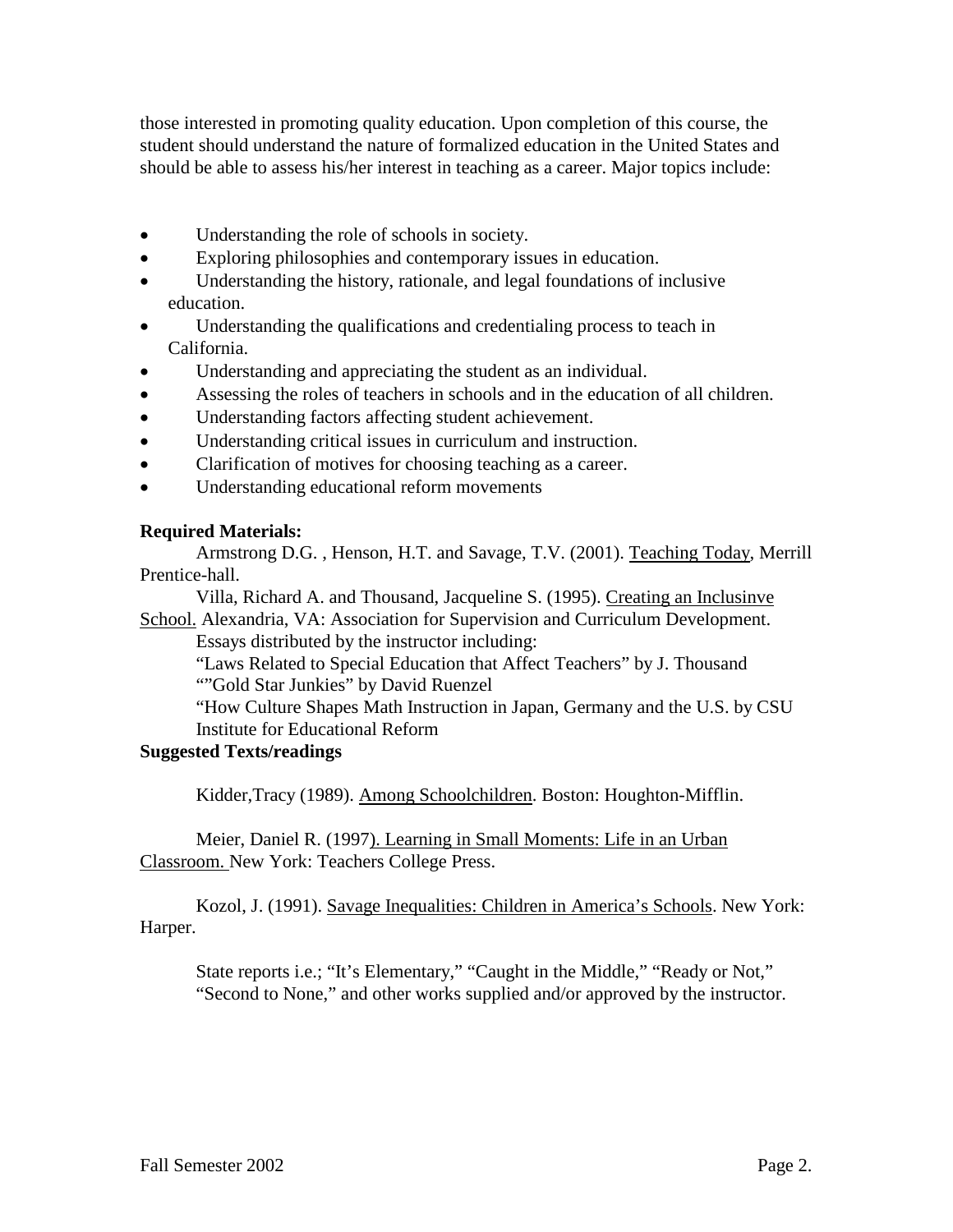## **Course Requirements**

*General Expectations*: This course is designed for dynamic learning where students take an active part in the learning process. It is therefore essential that students come to class prepared to discuss required readings, submit required assignments, conduct research, lead discussions, and participate in group activities.

*Attendance:* **The attendance policy of the College of Education (COE): Due to the dynamic and interactive nature of courses in the COE, all students are expected to attend all classes and participate actively. At a minimum, students must attend more than eighty percent of class time, or s/he may not receive a passing grade for the course at the discretion of the instructor. If you miss two class sessions,are late (or leave early) more than three sessions, you cannot receive a grade of "A". If you miss three class sessions, your highest possible grade is a "C+" Should you have extenuating circumstances, contact the instructor as soon as possible**

*Fieldwork*: In addition to in-class work, assigned readings, and projects, students will be expected to observe a minimum of 45 hours in public schools. Each student will maintain a journal, documenting interesting observations, analysis and questions generated from observations of classrooms in various educational settings (see guidelines for field experience.) Written reports of these visits and the observation forms will be submitted on three dates listed on the tentative class schedule. These reports will be included in determining the final grade. These "field experiences may be included in the requirements for admission to the CSUSM Teacher Credential program.

*Reading Log*: Students are expected to read and keep a log summarizing at least five articles selected from newspapers, magazines, and/or professional journals. The articles chosen should relate to education in general and to the topics mentioned in the text. No readings logs will be accepted after 11/11. Entries for the log are to provide the following:

- title, source, and date of the article, and  $Log #-i.e., "Log # 3$
- a brief summary of the main points
- personal reflections

You may be asked to share these articles with other students. The log will be collected and will be reflected in the final grade.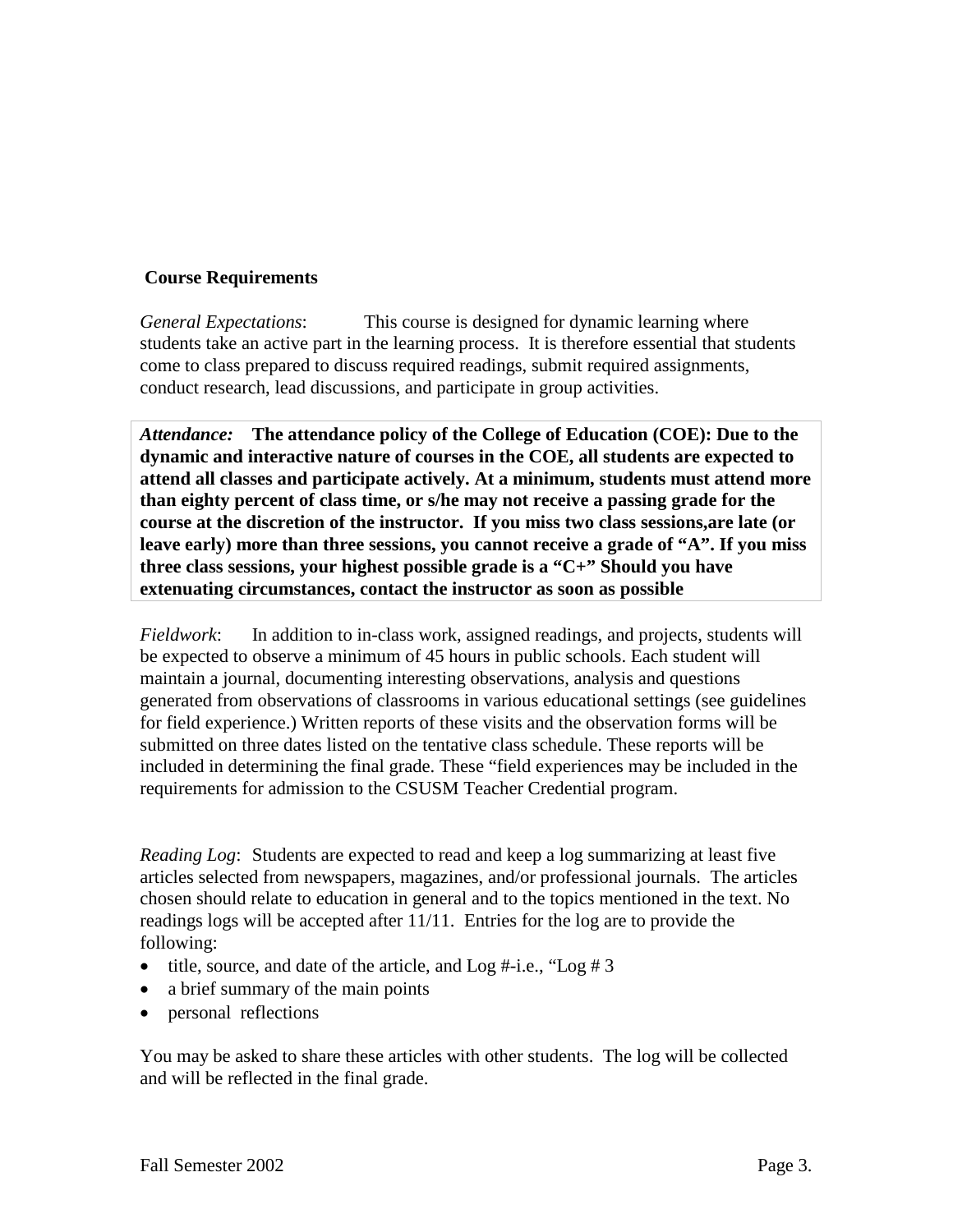*Teacher Interview*: Students will interview a teacher and write a 3 to 4 page summary of the information learned. Specific details will be distributed and discussed in the first class.

*Technology Assignments*: students are expected to demonstrate competency in the use of various forms of technology (i.e., word processing, electronic mail, use of the Internet and/or multimedia presentations). Several assignments will require use of the Internet.

*Oral Report:* Each student will participate in a group presentation on a major contemporary issue in education. The topics and the assessment plan for the.

| <b>Bilingual Education</b> | Student Promotion and   Special Education |                | Title $V$    |
|----------------------------|-------------------------------------------|----------------|--------------|
|                            | Retention                                 |                | compensatory |
|                            |                                           |                | education    |
| Gifted and Talented        | Magnet /Charter                           | Zero Tolerance | Migrant      |
| Education                  | Programs/Schools                          |                | Education    |

### Topics for the Oral Reports Used in the Past

Under new provisions of state law, institutions of higher education are to spell out specific behaviors students will be able to perform after successfully completing a course of study. The behaviors listed below have been adopted for this class.

## *Standards of Quality and Effectiveness for Professional Teacher Preparation Programs*

*Students successfully completing Education 350:*

- are aware of their own personal values and biases and recognize ways in which these values and biases affect the teaching and learning of students.
- resist racism and acts of intolerance.

appropriately manage their professional time spent in teaching responsibilities to ensure that academic goals are met.

- understand and honor legal and professional obligations to protect the privacy, health, and safety of students, families, and other school professionals
- are aware of and act in accordance with ethical considerations
- they model ethical behaviors for students.
- understand and honor all laws relating to professional misconduct and moral fitness.
- know and use principles of universal design to differentiate instruction and develop accommodations and modifications in curriculum, assessment, and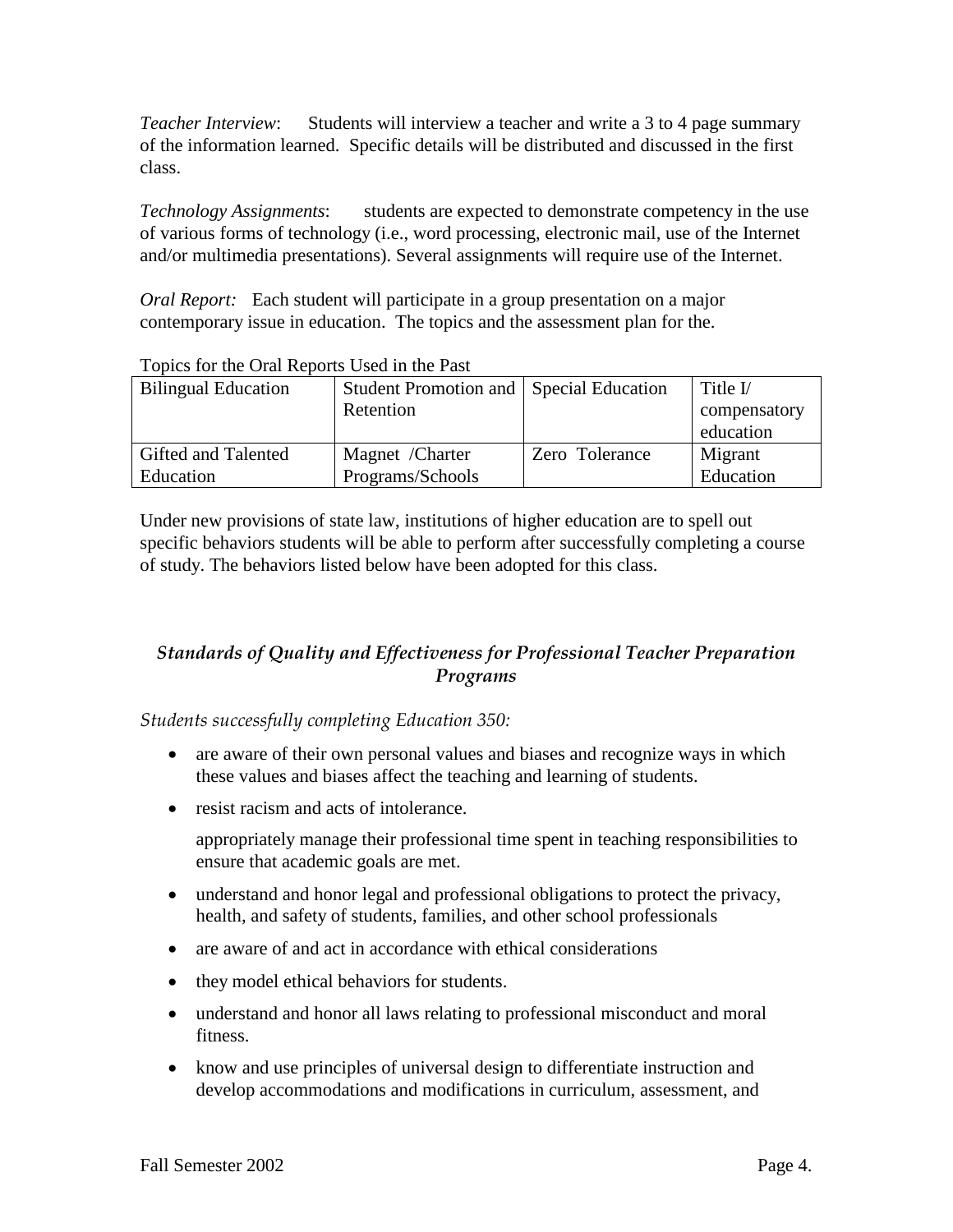instruction in order to ensure that special populations including students with identified disabilities, students with behavior intervention plans, and students considered gifted and talented have access to and actively participate in the general education core curriculum.

- can articulate the rationale for inclusive educational opportunities for all students.
- are familiar with major disability characteristics and strategies for accommodating those differences in the classroom. They know the eligibility criteria for special services (e.g., special education, gifted and talented services
- are familiar with their legal and ethical responsibilities to participate in the Individual Education Program (IEP) process and implement students' IEPs with integrity.
- use pre-referral processes such as the Student Study Team and consultation with general and special education colleagues rather than automatic referral of students to special education or other exceptional services
- collaborate with special educators and other specialized support personnel to plan for, teach, and assess the students with special characteristics for whom they are responsible
- use natural peer supports (e.g., partner learning, peer tutoring, classroom meetings), collaborative teaching and learning methods, and other appropriate materials and technologies (including assistive technologies) to a) create a caring classroom community in which students value one another's differences, b) develop the social competence of and relationships among class members, and c) meet the educational and social/emotional needs of individual students

**Class Assessments/ Grading:** From time to time the instructor will administer short assessments to determine student comprehension of the concepts being presented in class discussions and lectures.

The following point system will be used in determining the final grade:

Attendance and Class Participation (10 points), Teacher Interview (10 points), Reading Log (25 points), Oral Report (10 points), Field Experience (20 points), Technology Assignments (5 points) Final (20 points).

The total number of points earned out of 100 possible will determine grades.

| A       | 100-95 | $A - 94 - 90$ | $B+86-89$     | B 85-88   | $B - 80 - 84$ |
|---------|--------|---------------|---------------|-----------|---------------|
| $C_{+}$ | 78-79  | $C.73-77$     | $C - 70 - 72$ | $D$ 60-69 | F 59-         |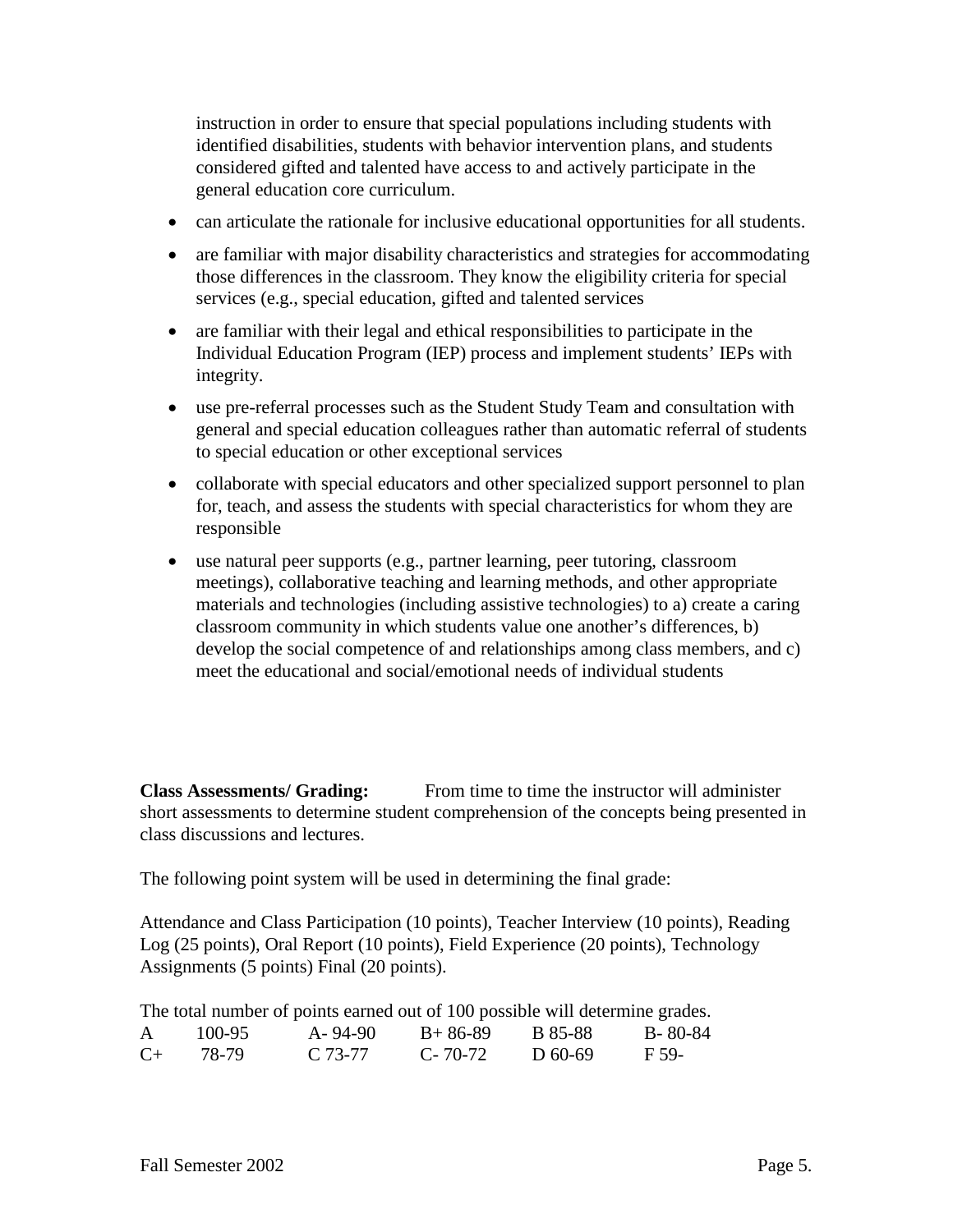| Date  | Topic                                                                                                                                                                     | <b>Next</b><br><b>Assignment</b>                   |
|-------|---------------------------------------------------------------------------------------------------------------------------------------------------------------------------|----------------------------------------------------|
| 9/2   | <b>Holiday-No Class</b>                                                                                                                                                   |                                                    |
| 9/9   | Course overview, introductions, field experience<br>guidelines, class discussion-"Why do you want to<br>become a teacher"<br>Overview of the credentialing process        | Read textbook<br>Chap.11<br>Interview a<br>teacher |
| 9/16  | <b>Historical Roots of Education in America</b><br><b>Discuss Teacher Interviews</b>                                                                                      | Read Chap.1<br>&10<br>Fieldwork<br>discussion      |
| 9/23  | Fieldwork Discussion #1. - focus on school<br>climate, children at play<br>Teaching in an Age of Change<br>The influence of Teachers                                      | Read Chap 5<br>& 4                                 |
| 9/30  | Exceptional Learners and their needs: school<br>reactions categorical programs: GATE, Special<br>Education, LEP/NEP (ELL). Title I, etc                                   | Read Chap. 8                                       |
| 10/7  | Classroom Management, School discipline,<br>suspension/expulsion Start technology assignment                                                                              | Read Chap. 6                                       |
| 10/14 | Learners Rights, major laws impacting school<br>practices<br><b>Educational Philosophies.</b>                                                                             | Read Chap. 14<br>& 7                               |
| 10/21 | Field Experience Discussion #2.-discipline<br><b>Curriculum and Instruction</b>                                                                                           | Read Chap. 15                                      |
| 10/28 | School Governance, role of the state, county and<br>local school districts. Superintendent, Board power<br>and responsibilities, Teacher Unions- Teacher<br><b>Ethics</b> | Read<br>Chap.12& 10<br>Technology<br>assignment    |
| 11/4  | Philosophy, Community Values-Classroom Impact<br>due                                                                                                                      | Read Chap. 13<br><b>Reading Logs</b><br>due        |

# Tentative CLASS SCHEDULE (as of 9/9)